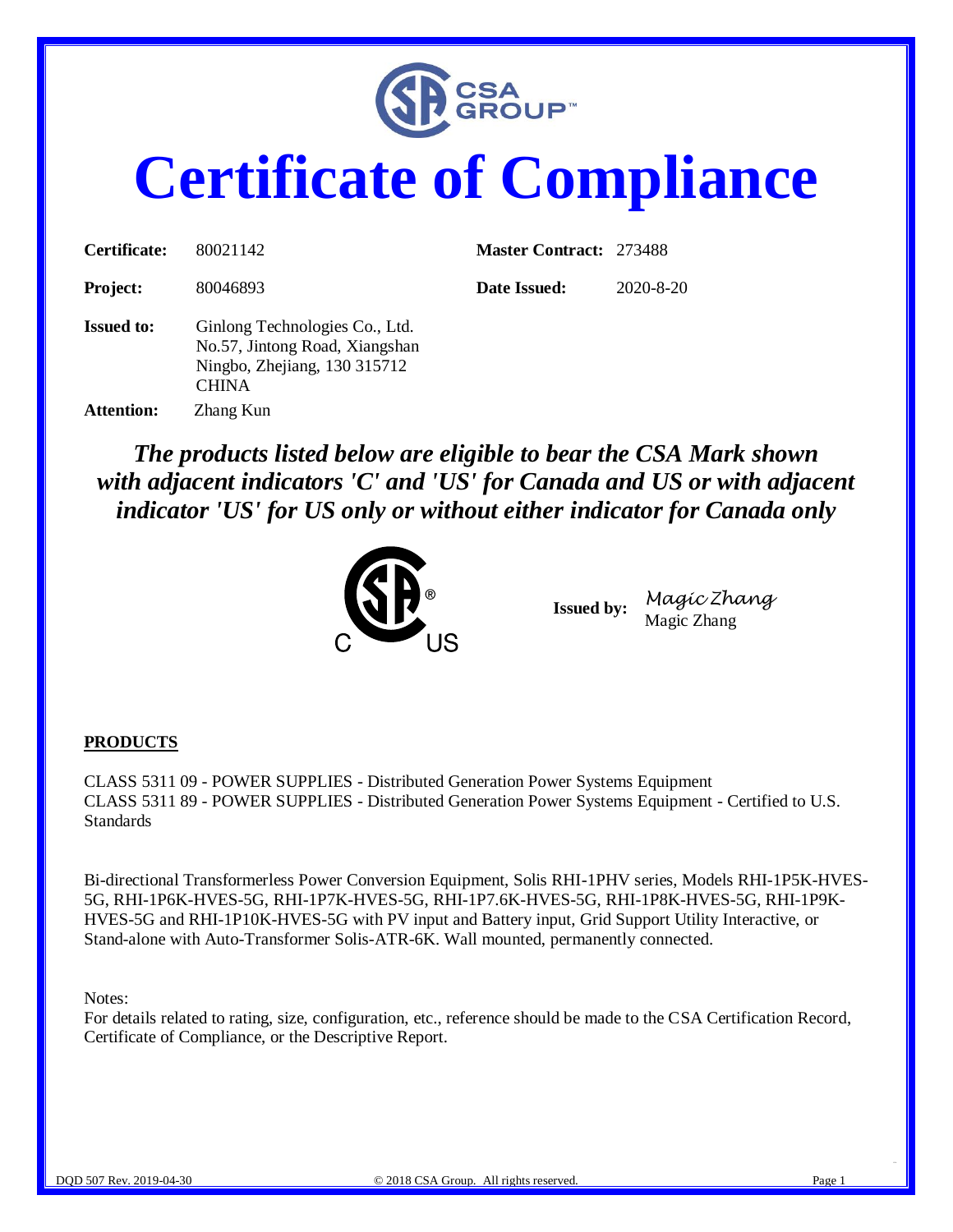

**Certificate:** 80021142 **Project:** 80046893 **Master Contract:** 273488 **Date Issued:** 2020-8-20

#### **APPLICABLE REQUIREMENTS**

| CSA-C22.2 No.107.1-16           |                                                                                                   | - Power Conversion Equipment                                            |
|---------------------------------|---------------------------------------------------------------------------------------------------|-------------------------------------------------------------------------|
| *UL Std No. 1741-Second Edition | $\sim$                                                                                            | Inverters, Converters, Controllers and Interconnection System Equipment |
|                                 |                                                                                                   | For Use With Distributed Energy Sources                                 |
|                                 |                                                                                                   | (Second Edition, Revision Dated February 15, 2018)                      |
| <b>UL 1699B</b>                 | $\sim$ 10 $\pm$                                                                                   | Photovoltaic (PV) DC Arc-Fault Circuit Protection                       |
|                                 |                                                                                                   | (First Edition, Revision Dated August 22, 2018)                         |
| <b>UL1741 CRD</b>               | Grid Support Utility Interactive Interoperability Optional Functions:<br>$\overline{\phantom{0}}$ |                                                                         |
|                                 |                                                                                                   | Prevent Enter Service and Limit Active Power (CA Rule 21, Phase 3,      |
|                                 |                                                                                                   | functions 2 and 3) (Dated October 22, 2019)                             |

\* Note: Conformity to UL 1741(Second Edition, Revision February 15, 2018) includes compliance with applicable requirements of IEEE 1547-2003 (R2008), IEEE 1547a-2014, IEEE 1547.1-2005(R2011), IEEE 1547.1a-2015, California Electric Rule 21 and Supplement SA8~SA18.